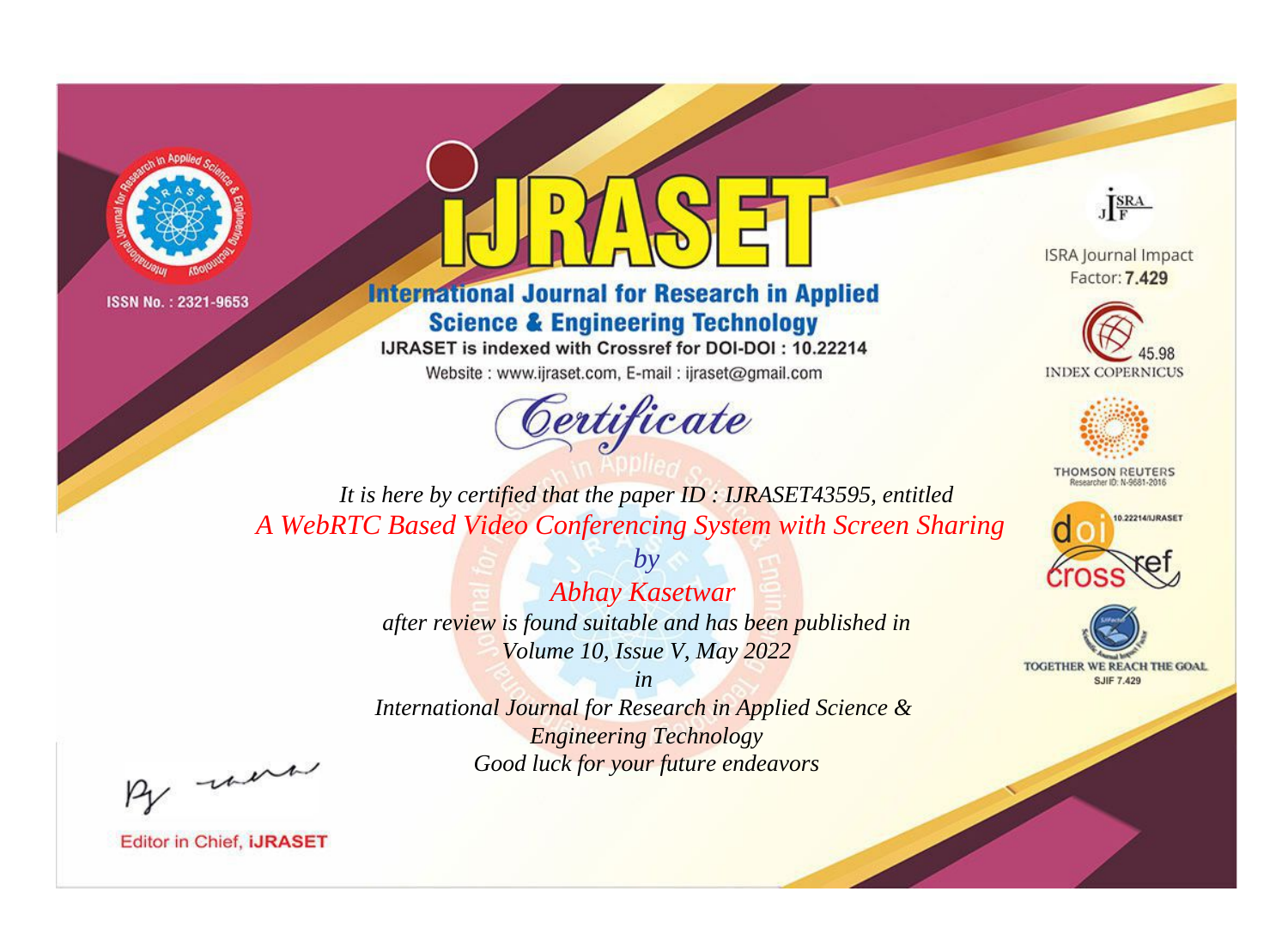



**International Journal for Research in Applied Science & Engineering Technology** 

IJRASET is indexed with Crossref for DOI-DOI: 10.22214

Website: www.ijraset.com, E-mail: ijraset@gmail.com



JERA

**ISRA Journal Impact** Factor: 7.429





**THOMSON REUTERS** 



TOGETHER WE REACH THE GOAL **SJIF 7.429** 

*It is here by certified that the paper ID : IJRASET43595, entitled A WebRTC Based Video Conferencing System with Screen Sharing*

> *Nikita Balani after review is found suitable and has been published in Volume 10, Issue V, May 2022*

*by*

*in* 

*International Journal for Research in Applied Science & Engineering Technology Good luck for your future endeavors*

By morn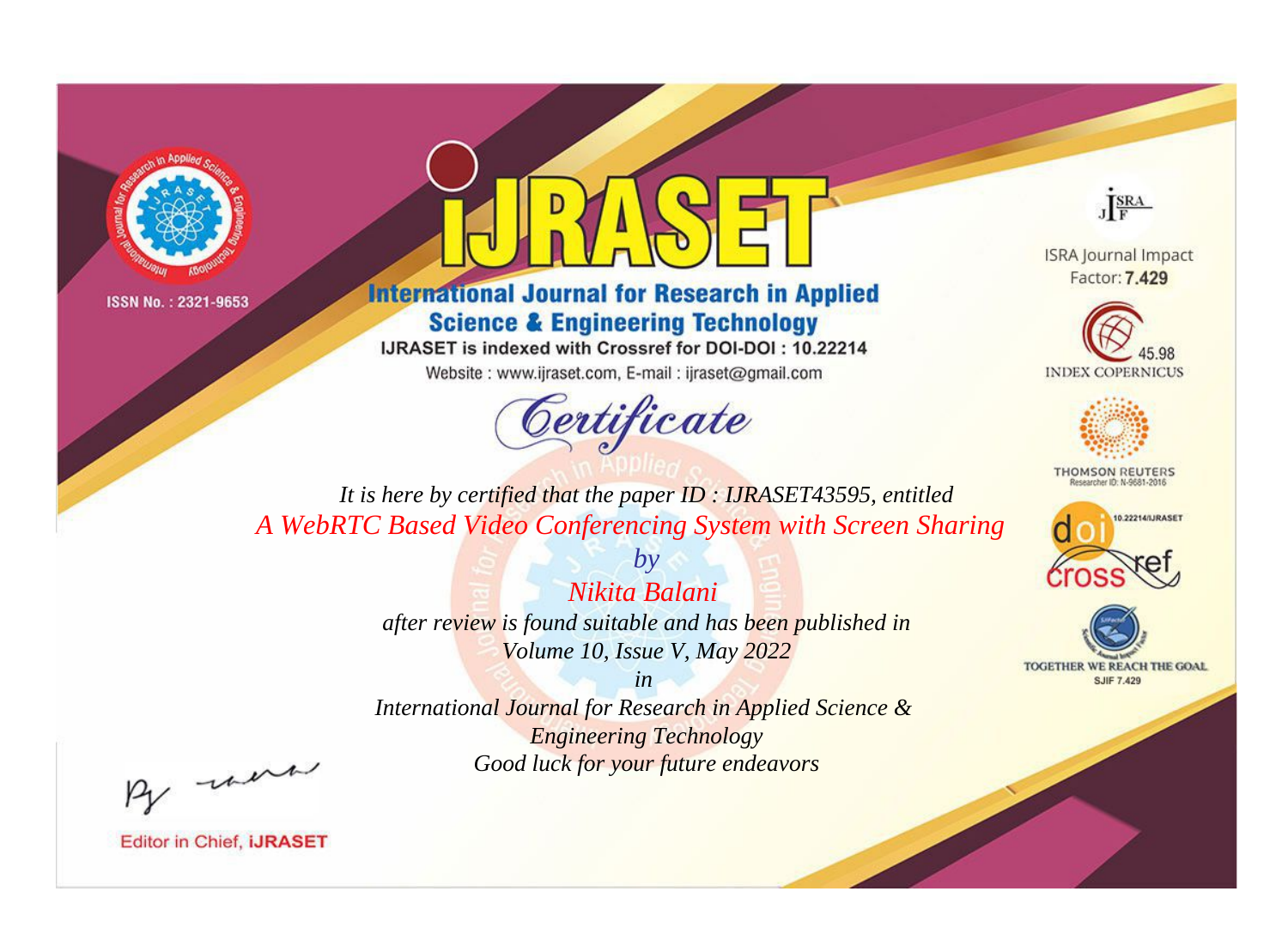



**International Journal for Research in Applied Science & Engineering Technology** 

IJRASET is indexed with Crossref for DOI-DOI: 10.22214

Website: www.ijraset.com, E-mail: ijraset@gmail.com



JERA

**ISRA Journal Impact** Factor: 7.429





**THOMSON REUTERS** 



TOGETHER WE REACH THE GOAL **SJIF 7.429** 

*It is here by certified that the paper ID : IJRASET43595, entitled A WebRTC Based Video Conferencing System with Screen Sharing*

> *by Deepika Damwani after review is found suitable and has been published in Volume 10, Issue V, May 2022*

> > *in*

*International Journal for Research in Applied Science & Engineering Technology Good luck for your future endeavors*

By morn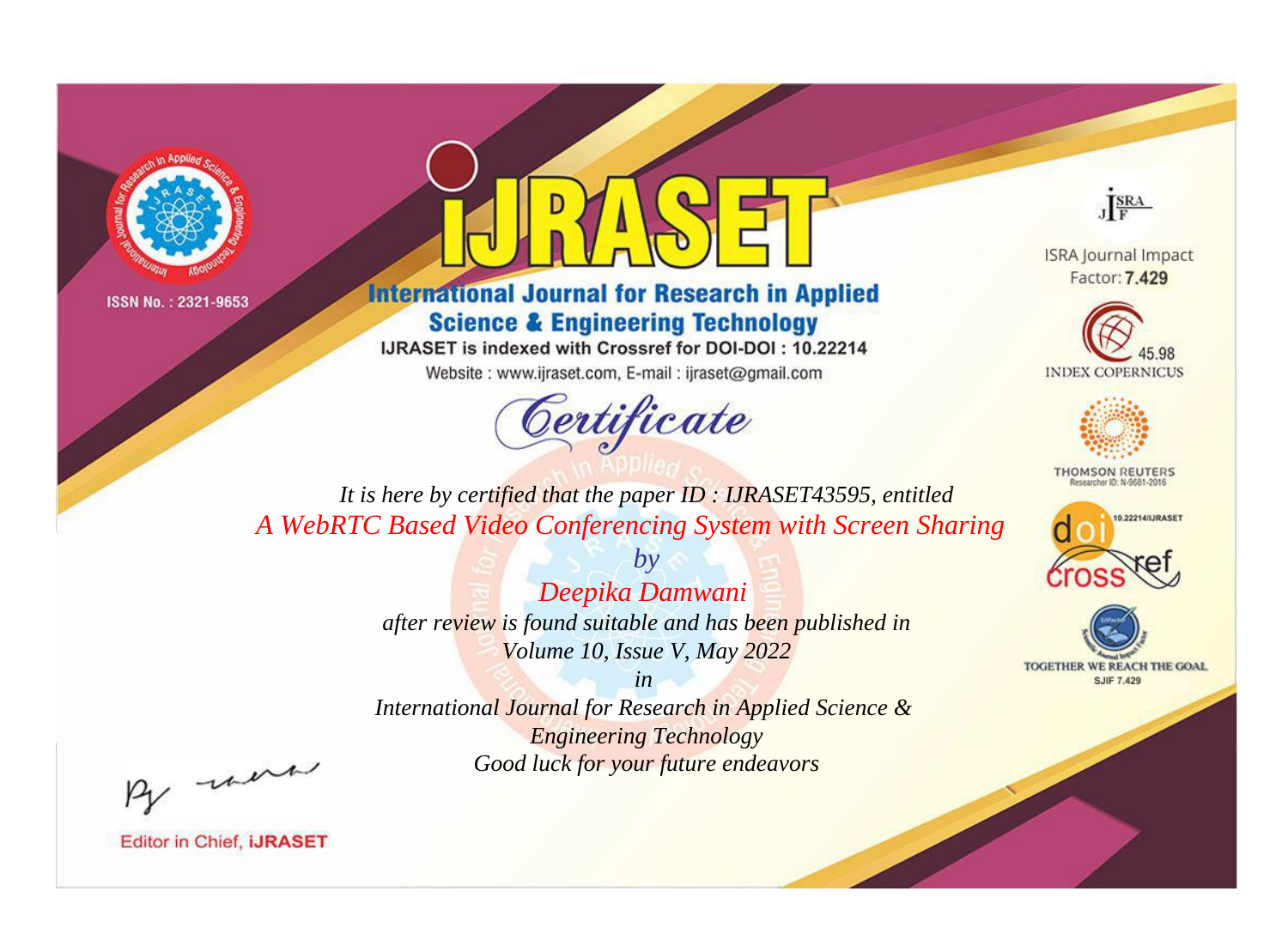



**International Journal for Research in Applied Science & Engineering Technology** 

IJRASET is indexed with Crossref for DOI-DOI: 10.22214

Website: www.ijraset.com, E-mail: ijraset@gmail.com



JERA

**ISRA Journal Impact** Factor: 7.429





**THOMSON REUTERS** 



TOGETHER WE REACH THE GOAL **SJIF 7.429** 

It is here by certified that the paper ID: IJRASET43595, entitled A WebRTC Based Video Conferencing System with Screen Sharing

> $b\nu$ **Alfiya Pandey** after review is found suitable and has been published in Volume 10, Issue V, May 2022

 $in$ International Journal for Research in Applied Science & **Engineering Technology** Good luck for your future endeavors

By morn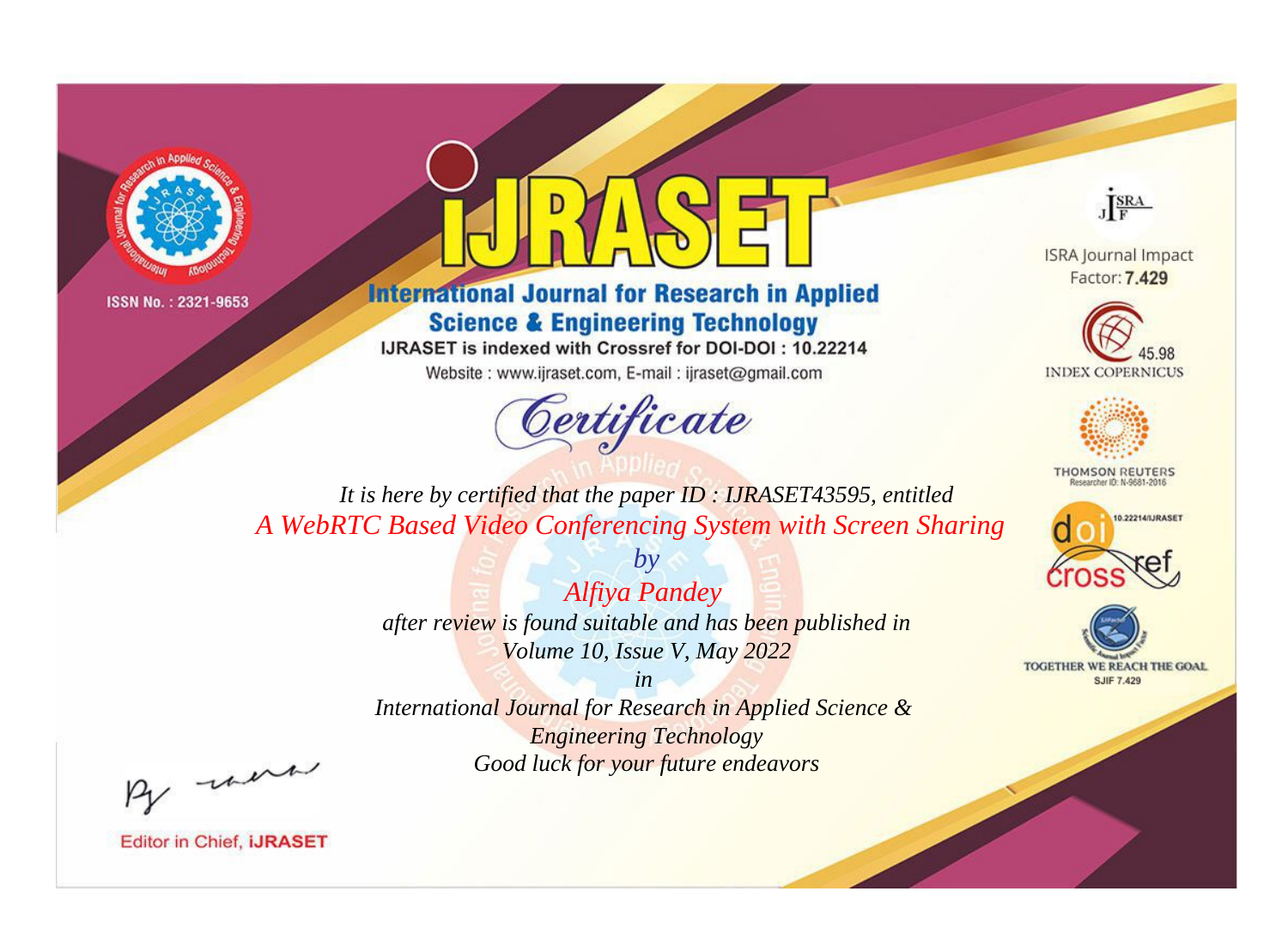



**International Journal for Research in Applied Science & Engineering Technology** 

IJRASET is indexed with Crossref for DOI-DOI: 10.22214

Website: www.ijraset.com, E-mail: ijraset@gmail.com



JERA

**ISRA Journal Impact** Factor: 7.429





**THOMSON REUTERS** 



TOGETHER WE REACH THE GOAL **SJIF 7.429** 

*It is here by certified that the paper ID : IJRASET43595, entitled A WebRTC Based Video Conferencing System with Screen Sharing*

> *by Aafreen Sheikh after review is found suitable and has been published in Volume 10, Issue V, May 2022*

> > *in*

*International Journal for Research in Applied Science & Engineering Technology Good luck for your future endeavors*

By morn